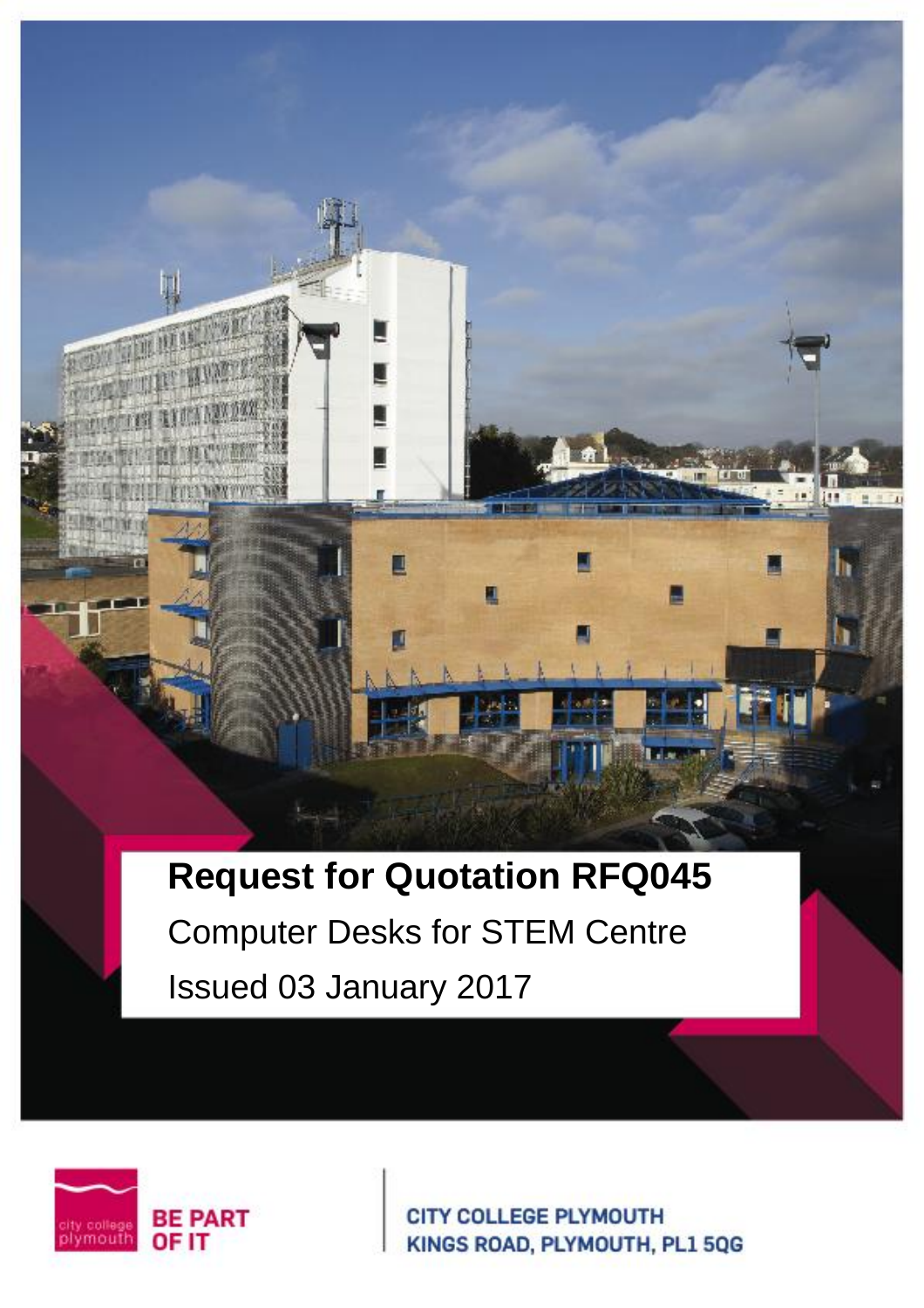# **TABLE OF CONTENTS**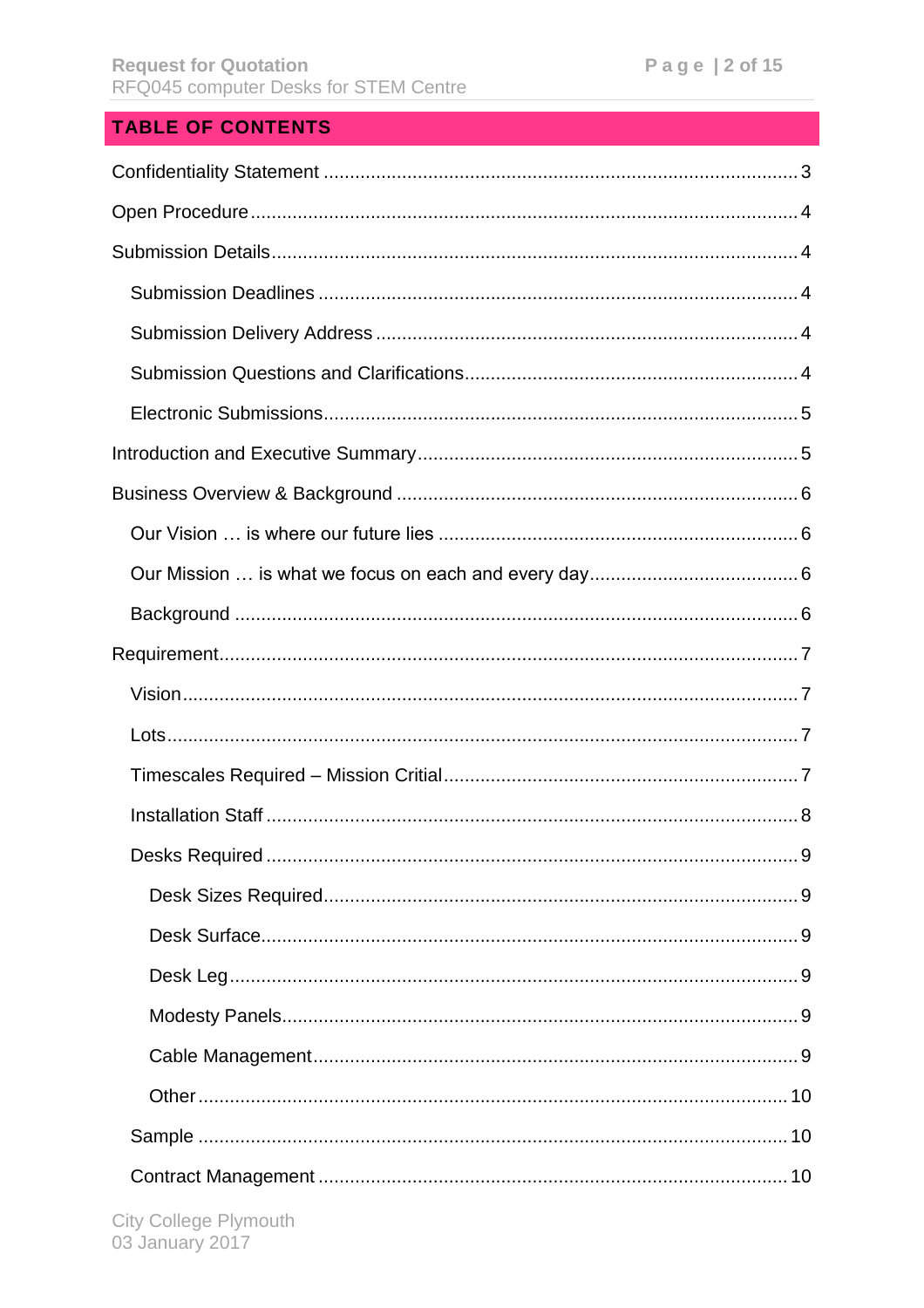# <span id="page-2-0"></span>**CONFIDENTIALITY STATEMENT**

This document, and any attachments thereto, regardless of form or medium, is intended only for use by the addressee(s) and may contain legally privileged and/or confidential, copyrighted, trademarked, patented or otherwise restricted information viewable by the intended recipient only. If you are not the intended recipient of this document (or the person responsible for delivering this document to the intended recipient), you are hereby notified that any dissemination, distribution, printing or copying of this document, and any attachment thereto, is strictly prohibited and violation of this condition may infringe upon copyright, trademark, patent, or other laws protecting proprietary and, or, intellectual property. In no event shall this document be delivered to anyone other than the intended recipient or original sender and violation may be considered a breach of law fully punishable by various domestic and international courts. If you have received this document in error, please respond to the originator of this message or email him/her at the address below and permanently delete and/or shred the original and any copies and any electronic form this document, and any attachments thereto and do not disseminate further.

Thank you for your consideration, City College Plymouth.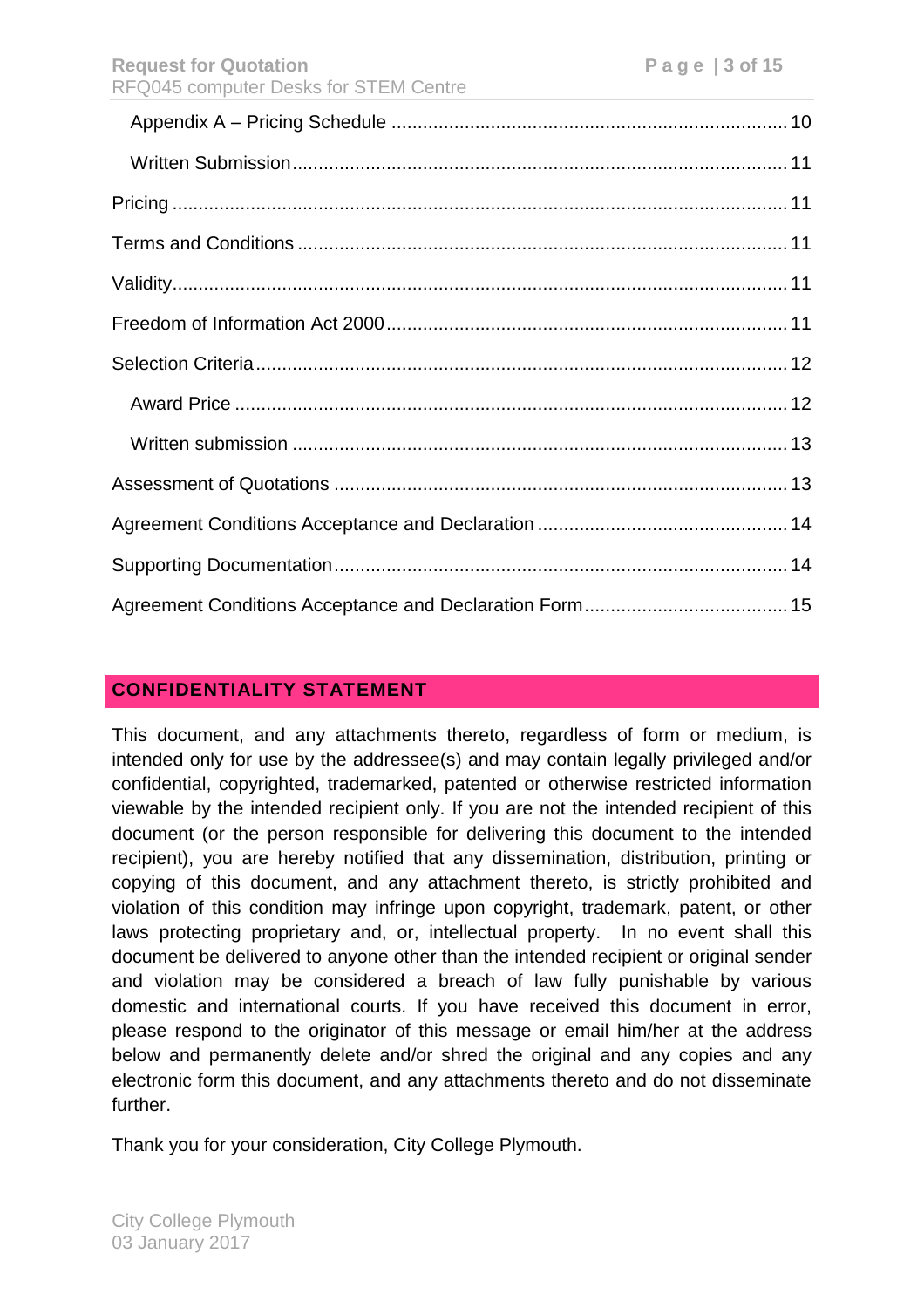Where no notice is given, all information contained herein is Copyright 2016 City College Plymouth.

#### <span id="page-3-0"></span>**OPEN PROCEDURE**

The College fully adheres to the requirements of the Public Contracts Regulations 2015, including for opportunities which are under threshold amounts.

Any Contractor who directly or indirectly canvasses any Member or Officer of the Institution, or advisor concerning the award of the contract for the provision of the services, or who directly or indirectly obtains or attempts to obtain information from any such member or Officer concerning any Tender or proposed Tender for the service will be disqualified from having his/her Tender considered.

### <span id="page-3-1"></span>**SUBMISSION DETAILS**

#### <span id="page-3-2"></span>SUBMISSION DEADLINES

All submissions for responding to this |Request for Quote must be submitted via email as stated below, no later than:

#### **Tuesday 17 January 2017**

#### **12:00 Noon**

Any submissions received after this date will not be considered.

#### <span id="page-3-3"></span>SUBMISSION DELIVERY ADDRESS

All submissions should be submitted electronically as below

#### <span id="page-3-4"></span>SUBMISSION QUESTIONS AND CLARIFICATIONS

You may contact the following person if you have any questions or require clarification on any topics covered in this Request for Quotation: by 10 January 2017.

#### **Kerry Wilson**

Procurement Officer

Phone: 01752 856 809

Email: [tenders@cityplym.ac.uk](mailto:tenders@cityplym.ac.uk)

All correspondence during the Tender should be channeled via the Procurement Officer using the above details only. Bidders found to have gained an unfair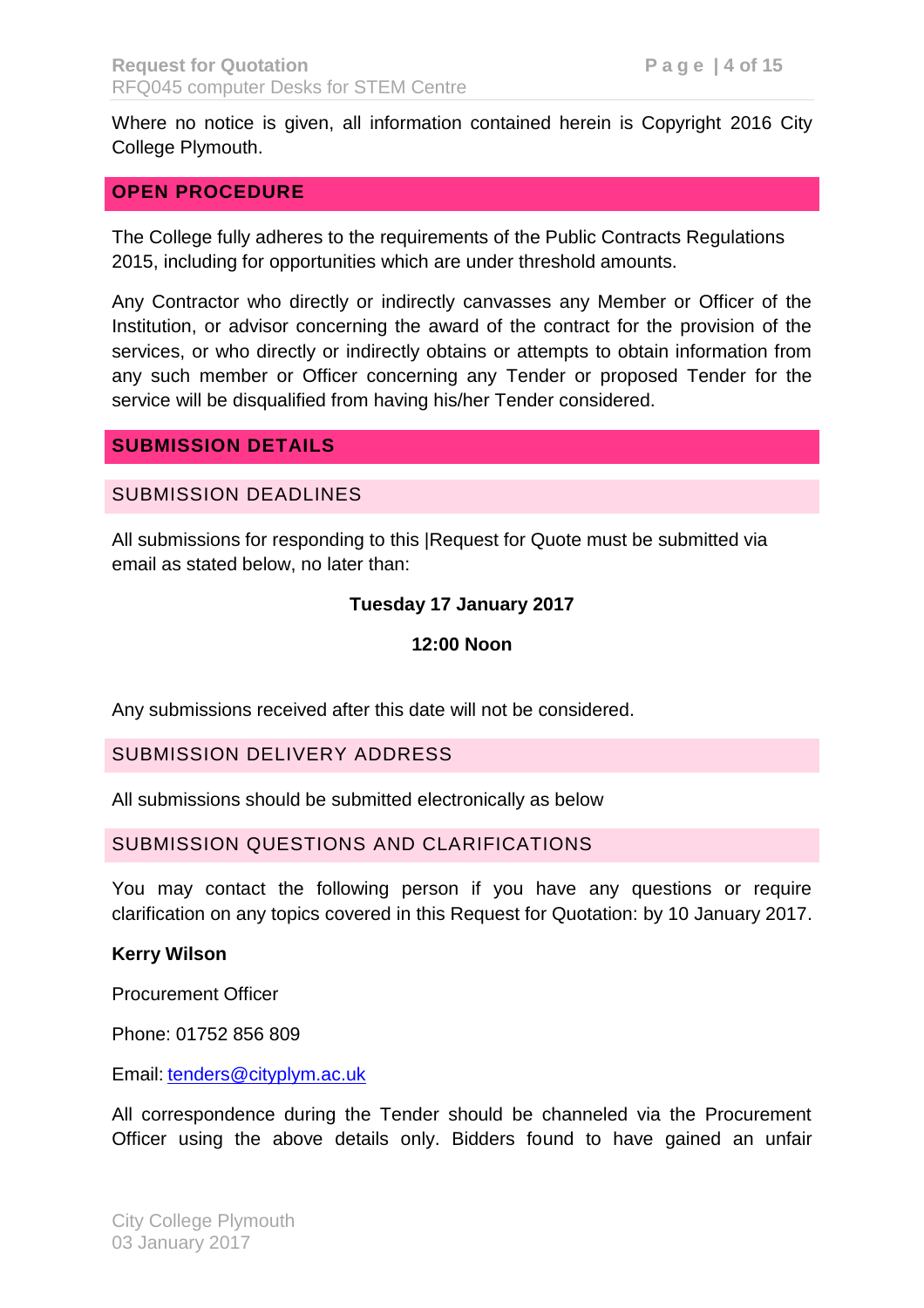advantage shall be disqualified from the current opportunity and future opportunities with the College for a minimum of four (4) years.

## <span id="page-4-0"></span>ELECTRONIC SUBMISSIONS

Electronic submissions in response to this Request for Quotation will be accepted as long as they meet the following criteria:

Sent via email to: [tenders@cityplym.ac.uk](mailto:tenders@cityplym.ac.uk)

Document standards:

- Text must be in Microsoft Word format;
- Price tables must be in Microsoft Excel format (using pricing schedule in Appendix A);
- Supportive evidence may additionally be submitted in PDF format;
- Images, Designs, and other supporting evidence may be in either JPEG or PDF format
- Completed Appendix C Suitability Assessment & Selection Questionnaire (Including Mandatory & Discretionary Exclusions) Parts 1, 2 and 3. - *Please note this suitability assessment will not be viewed unless you are the winning tenderer. Failure at this stage may prevent the contract from being awarded.*
- Signed Agreement Acceptance and Declaration.

*Please note that the College is able to accept submissions sent in a compressed or ".zip" file format, so long as the files contained meet the standards described above.* 

### **WARRANTY**:

By submitting your tender bid, you are warrantying to the College that you have not breached our canvassing or soliciting clause.

If any successful tenderer awarded a contract is found to have provided an inaccurate warranty, then the College reserves the right to terminate the awarded contract with immediate effect and re-tender the contract from which the successful tenderer will be excluded from re-bidding and shall be disqualified from any future opportunities for a period of four years.

## <span id="page-4-1"></span>**INTRODUCTION AND EXECUTIVE SUMMARY**

City College Plymouth is currently constructing a state of the art centre of excellence for Science, Technology, Engineering and Maths also known as "STEM". Details of the scheme including floor plans can be viewed on the College website [www.cityplym.ac.uk/stem-coe.](http://www.cityplym.ac.uk/stem-coe)

[Continued on the next page]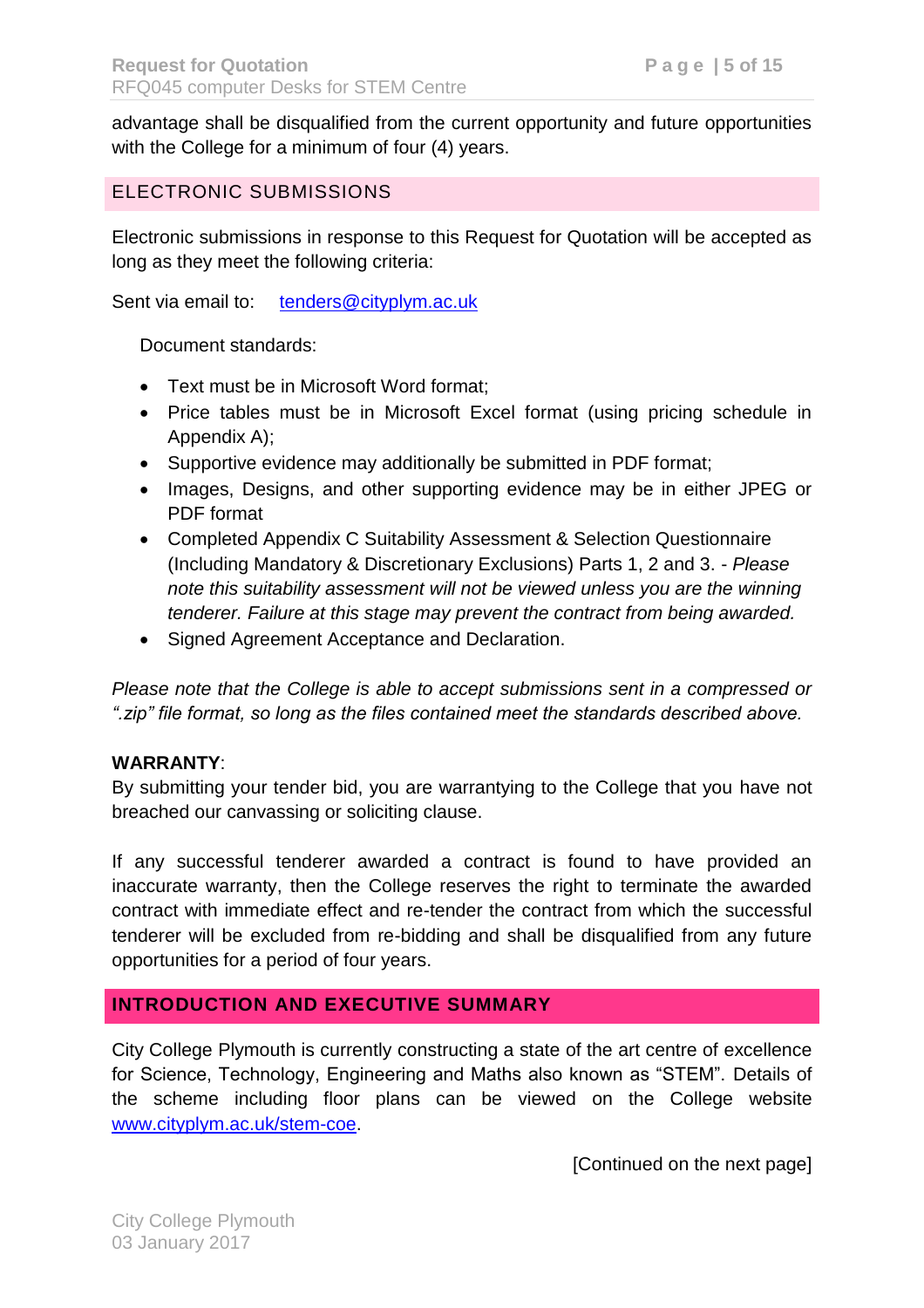The building is due to open in September 2017 and is facilitating the closure of the College's Goschen Centre.

Within the new building several computer hubs will be created. Within these large spaces a number of central islands will be set up. To achieve the power and data cabling required to enable this, the majority of the desks will be hard-wired; making use of sockets on modesty panels and cable management attached to the desks. The computer desks must therefore be delivered and installed before final completion of the building.

The College is looking to purchase approximately 256 computer desks. The anticipated value of the supply contract will exceed £25,000. Therefore, as per the Public contracts Regulations 2015 the opportunity will be advertised on the government portal 'Contracts Finder'.

## <span id="page-5-0"></span>**BUSINESS OVERVIEW & BACKGROUND**

The College operates on three sites within the city, serving 12,897 students and employing 622 staff.

#### <span id="page-5-1"></span>OUR VISION … IS WHERE OUR FUTURE LIES

We are a College with a national reputation for promoting enterprise, employability and science, technology, engineering and mathematics (STEM).

#### <span id="page-5-2"></span>OUR MISSION … IS WHAT WE FOCUS ON EACH AND EVERY DAY

To be the South West's leading provider of innovative, technical, professional education and training by supporting partnerships for growth, raising aspirations and fostering wealth creation

#### <span id="page-5-3"></span>BACKGROUND

City College Plymouth is one of the largest professional, vocational and technical colleges in the South West with a national reputation for promoting enterprise, employability and science, technology, engineering and mathematics (STEM). The College plays a central role in the educational, cultural and economic life of the region and works with strategic partners to facilitate growth, raise aspirations and foster wealth creation.

The College is dedicated to enabling local people to access both new and existing job prospects through its strong links with industry. Working in partnership with employers, the College's training offer is practical, relevant to business needs and prepares people for the real work environment.

The College's £13million Regional Centre for Excellence in STEM is due to open in autumn 2017. The state-of-the-art facility will provide a flexible learning environment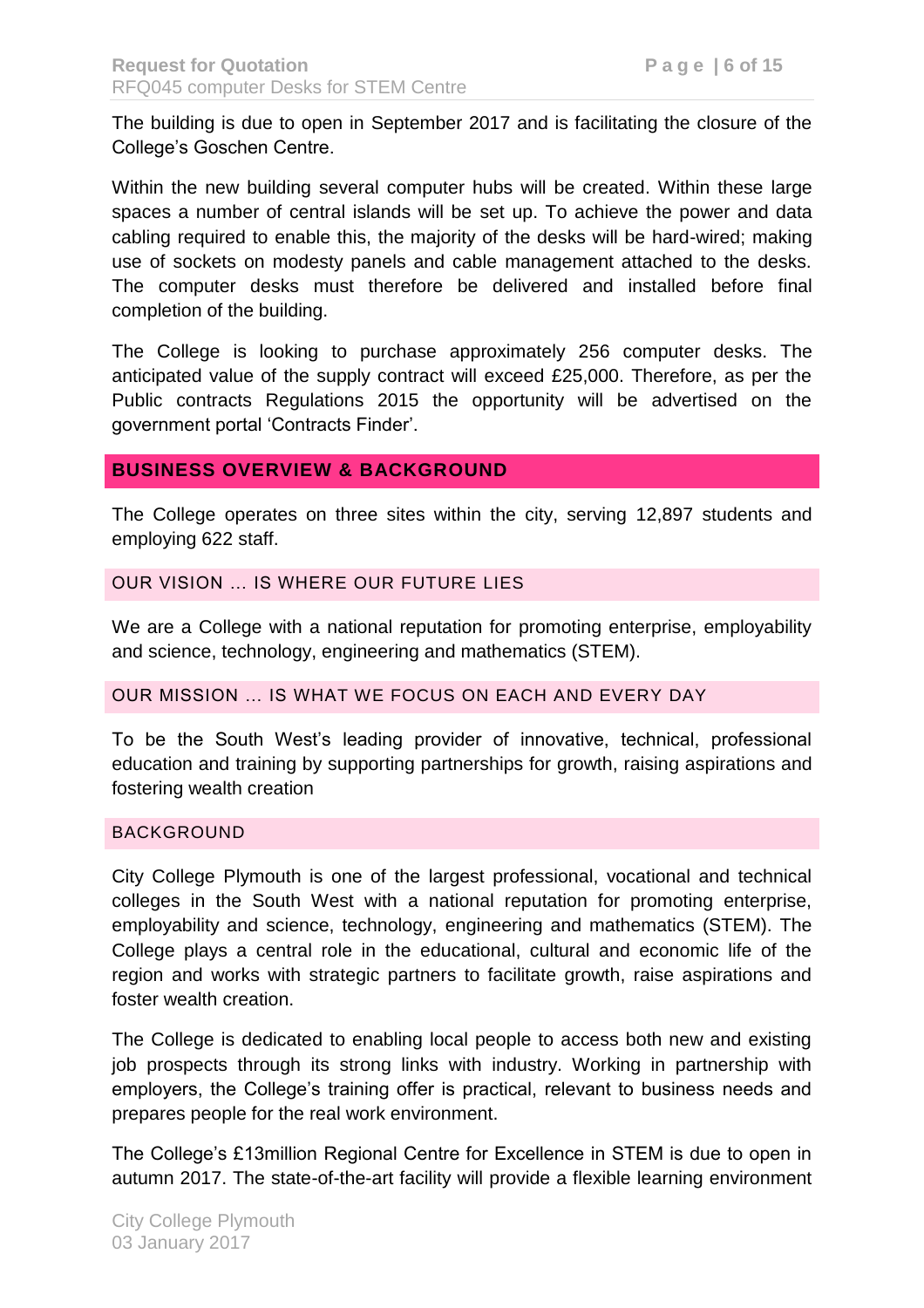that simulates 'real work' scenarios with industry-standard workshops, laboratories and studios. It will be equipped with high-tech resources to support a broader and more relevant STEM curriculum.

The most recent Ofsted inspection confirmed that the College continues to be 'Good' with outstanding features and this year it won the Beacon Award for the Promotion and Delivery of Successful Apprenticeships.

## <span id="page-6-0"></span>**REQUIREMENT**

The estimated value of the supply contract is £33,000.

#### <span id="page-6-1"></span>VISION

The College is looking to install a number of islands within its new Computer hubs. In order to achieve the optimum cabling and data installation, the College looks to supply and install the computer desks prior to the data and cabling installations which will be carried out by the building contractor.

#### <span id="page-6-2"></span>LOTS

The opportunity is not broken into lots. The layout of the pricing schedule is set out to indicate the quantities required on each installation date, but the College explicitly confirms that they intend to award the entire requirement to a single supplier. This is due to wanting a uniform approach within the STEM centre and to allow desks to be moved at a later stage if necessary.

## <span id="page-6-3"></span>TIMESCALES REQUIRED – MISSION CRITIAL

The College will require a number of carefully timed delivery and installation sessions in order to work around the on-going building project. The strict adherence to this requirement is considered to be Mission critical to the successful opening of the new site in September 2017. As such, bidders are asked to submit their assurances alongside business continuity and/or disaster recovery procedures.

In addition to meeting the agreed deadlines for delivery, it is also essential that suppliers do not provide the goods in advance of the agreed delivery date. This is due to the lack of storage on site, plus the on-going relocation of the Goschen Site to the Kings Road Campus. Early delivery will be refused by the College, and any associated costs will not be recoverable from the College.

Bidders should confirm that they have the capacity to store the goods and deliver them exactly when required. Failure in this aspect will lead the College to seek compensation from the supplier up to 100% of the value of any extension charge made to the College by the building contractors.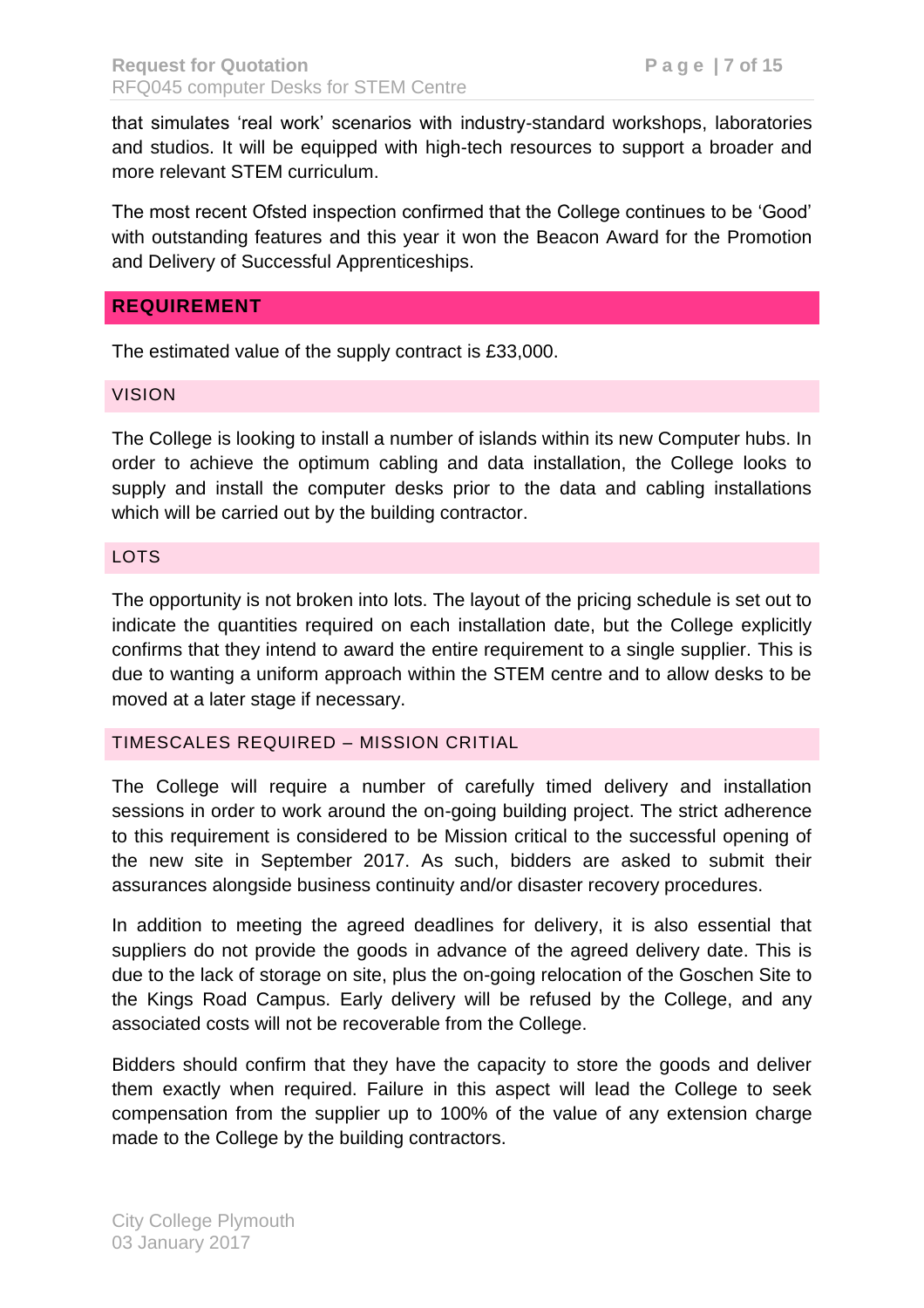The dates for delivery and installation are:

- Monday 13 March 2017
- Monday 27 March 2017
- Monday 10 April 2017
- Monday 17 July 2017

By signing the Agreement Conditions Acceptance and Declaration form bidders agree to these terms.

#### <span id="page-7-0"></span>INSTALLATION STAFF

Installation will be required during a period where the building is not in a fully completed state.

The delivery and installation staff should be provided with full Personal Protective Equipment and Clothing (PPE) by their employer. PPE will not be provided by the College or their building contractor. Failure to supply adequate PPE will result in the installation staff being refused entry to the site. The BS number for the required PPE should be explicitly listed within the RAMS.

In addition, installation staff should hold a valid CSCS (Carpenter and/or Site Operative) certification card. The winning bidder should ensure that copies should be submitted to the College Estates department and Kier Construction's Site manager along with a method statement and full risk assessment (RAMS) no later than Monday 13 February 2017. The installation staff will not be the principal contractors.

Installation of all phases will take place on upper floors. Phases 1, 2 and 3 will require the use of the site hoist. Use of the site hoist will only be permitted when operated by a trained Kier member of staff. Installation staff must attend Kier Site induction / briefing at 08:30am each day. Phase 4 will require use of the newly installed elevator.

Any waste generated by the installation team should be cleared away and disposed of responsibly, following the relevant legislation. The College skips should not be utilised.

By signing the Agreement Conditions Acceptance and Declaration form bidders agree to these terms.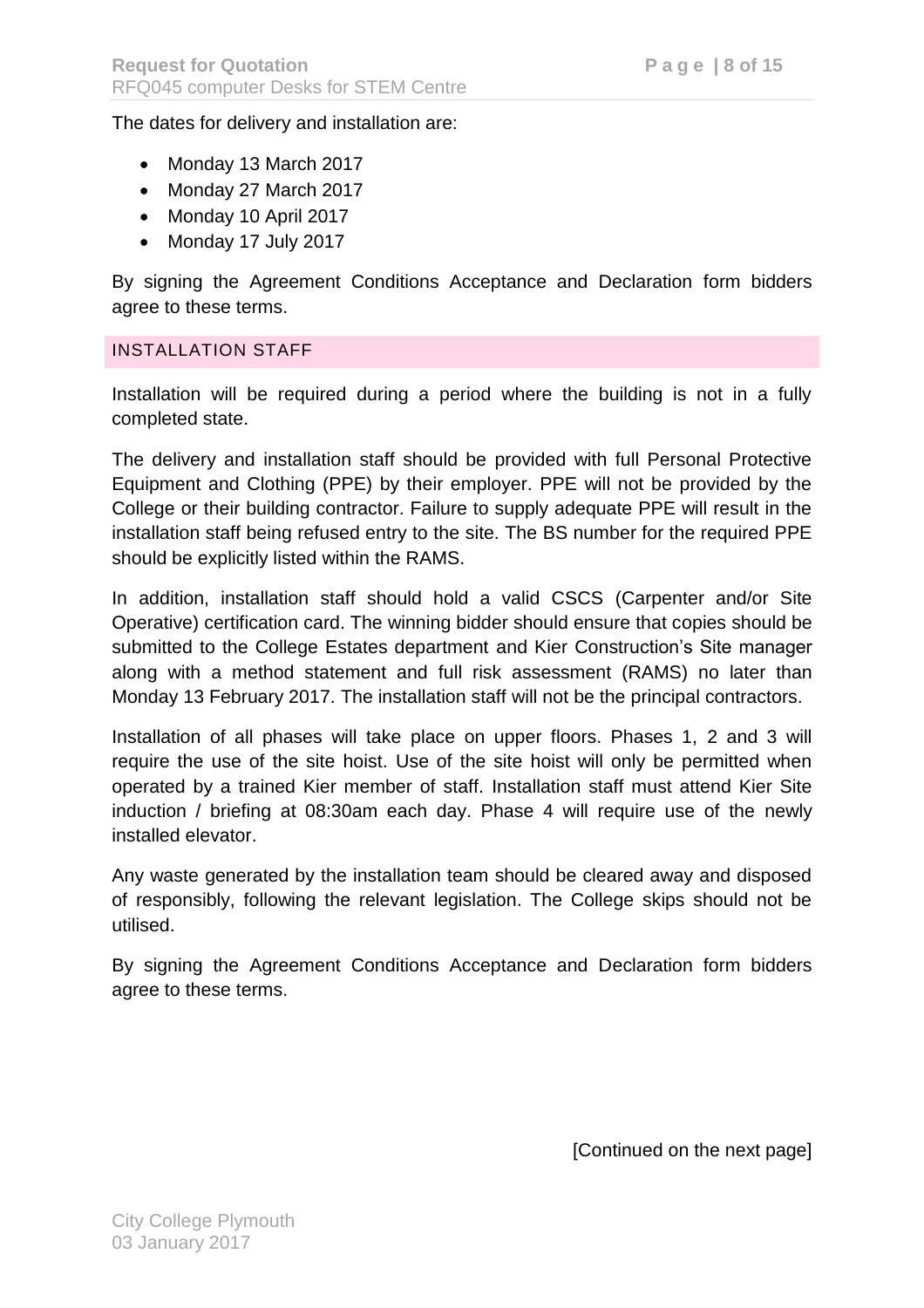## <span id="page-8-0"></span>DESKS REQUIRED

The College requires a range of Computer Desks of varying sizes.

The desks must fully comply with the EN527 standard parts 1,2 and 3.

## <span id="page-8-1"></span>DESK SIZES REQUIRED

- 1800mm x 800mm (Quantity: 40)
- 1200mm x 800mm (Quantity: 216)

In addition, each desk should meet the following requirements

## <span id="page-8-2"></span>DESK SURFACE

- Beech wood effect
- Minimum thickness 23mm
- Chipboard core
- Pressure laminated finish
- Straight edges (rectangular surface)

# <span id="page-8-3"></span>DESK LEG

- Four (4) desk legs for each desk
- Metal Construction
- Round leas
- Powder Coated Silver or Grey in colour
- Adjustable height range from 650mm to 850mm (200mm adjustable range)
- Manual height adjustment twist mechanism preferred
- Hidden feet would be an advantage but is not essential.

## <span id="page-8-4"></span>MODESTY PANELS

Where modesty panels are required they should:

- Not be an integral part of the desk, i.e. they should be capable of retrospective fitting/ removal.
- Match the desk tops
- Be capable of fitting twin power and data sockets.

## <span id="page-8-5"></span>CABLE MANAGEMENT

Where required, cable management should be:

 Twin compartment plastic trunking attached by metal brackets to the underside of the desk.

City College Plymouth 03 January 2017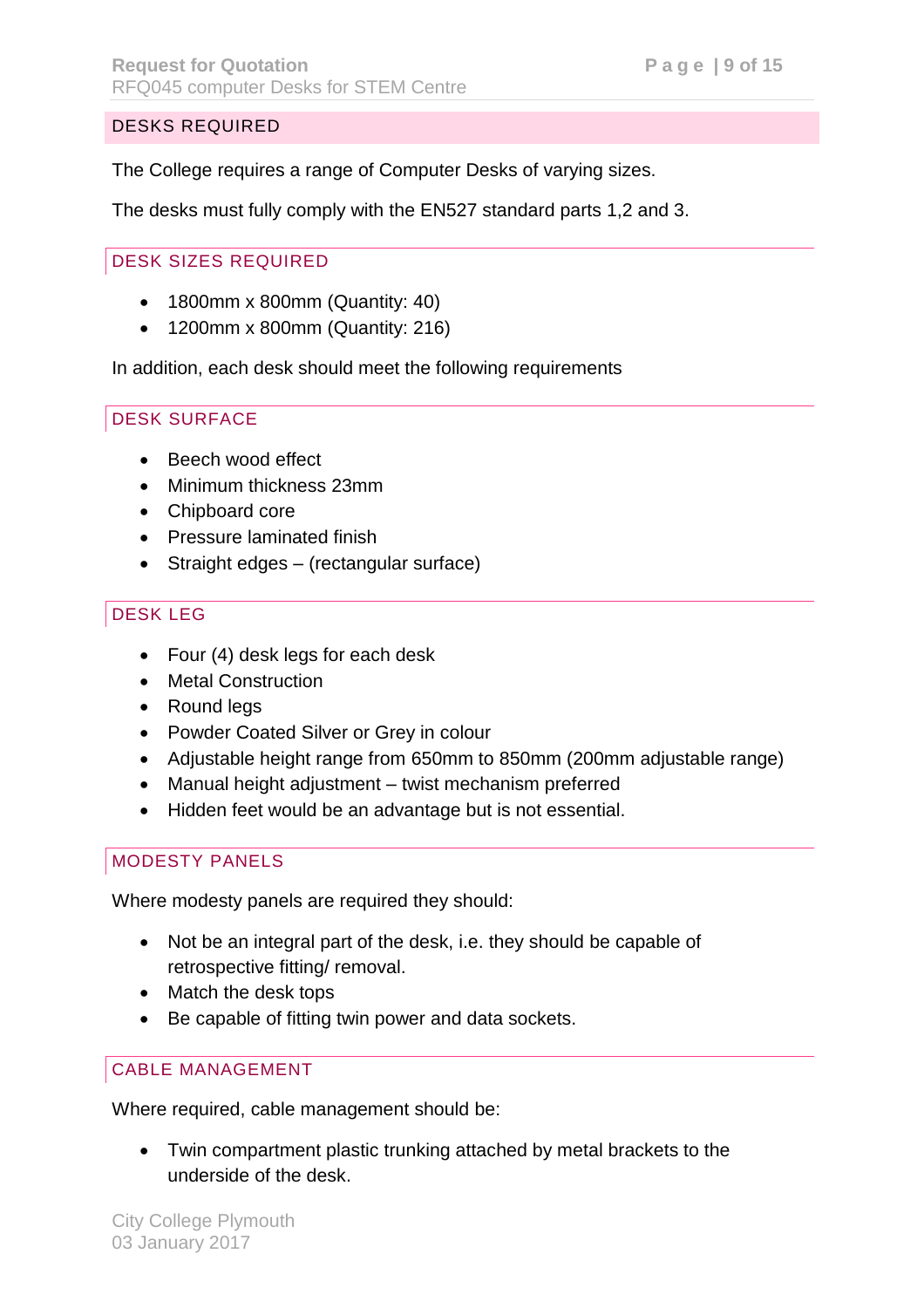- Of a suitable design to allow the hard-wiring the desks in clusters of up to a maximum of twelve (12).
- Separate trunking for each desk to allow for individual height adjustments to be made.

## <span id="page-9-0"></span>**OTHER**

- The Desk must be able to safely hold a minimum load of 24kgs
- The Desk must be stable and able to withstand minor knocks and bangs associated with use within a College environment
- The College seeks a minimum 15 year guarantee with all desks.

By signing the Agreement Conditions Acceptance and Declaration form bidders agree to these terms.

#### <span id="page-9-1"></span>SAMPLE

Before final award is made, the College requests that a sample desk be made available by the winning supplier.

The sample desk should include a modesty panel and cable management as described in the sections above. The size of the desk is not essential however the colour and design will be given a final check to ensure it meets the College's requirements. The College reserves the right to award to an alternative supplier should the desks not meet the requirements as outlined within this document.

#### <span id="page-9-2"></span>CONTRACT MANAGEMENT

The College expects that the winning supplier would provide the following contract management:

- Named Contract Manager with suitable authority who is able to visit site within 24 hours in case of concerns being raised
- Site foreman / manager for each phase of the installation who will act as the point of contact between the company, installation staff, Kier Construction Site Manager, and, the College Estates department.

### <span id="page-9-3"></span>APPENDIX A – PRICING SCHEDULE

The data in Appendix A is a breakdown of the College's requirements. It is expected that all bidders will provide prices for the items stipulated, or where an exact match is not available, a substitute that is as close as practicably possible. The data provided in Appendix A **should not** be considered a commitment to purchase, services will only be ordered with an accompanying official City College Plymouth Purchase Order.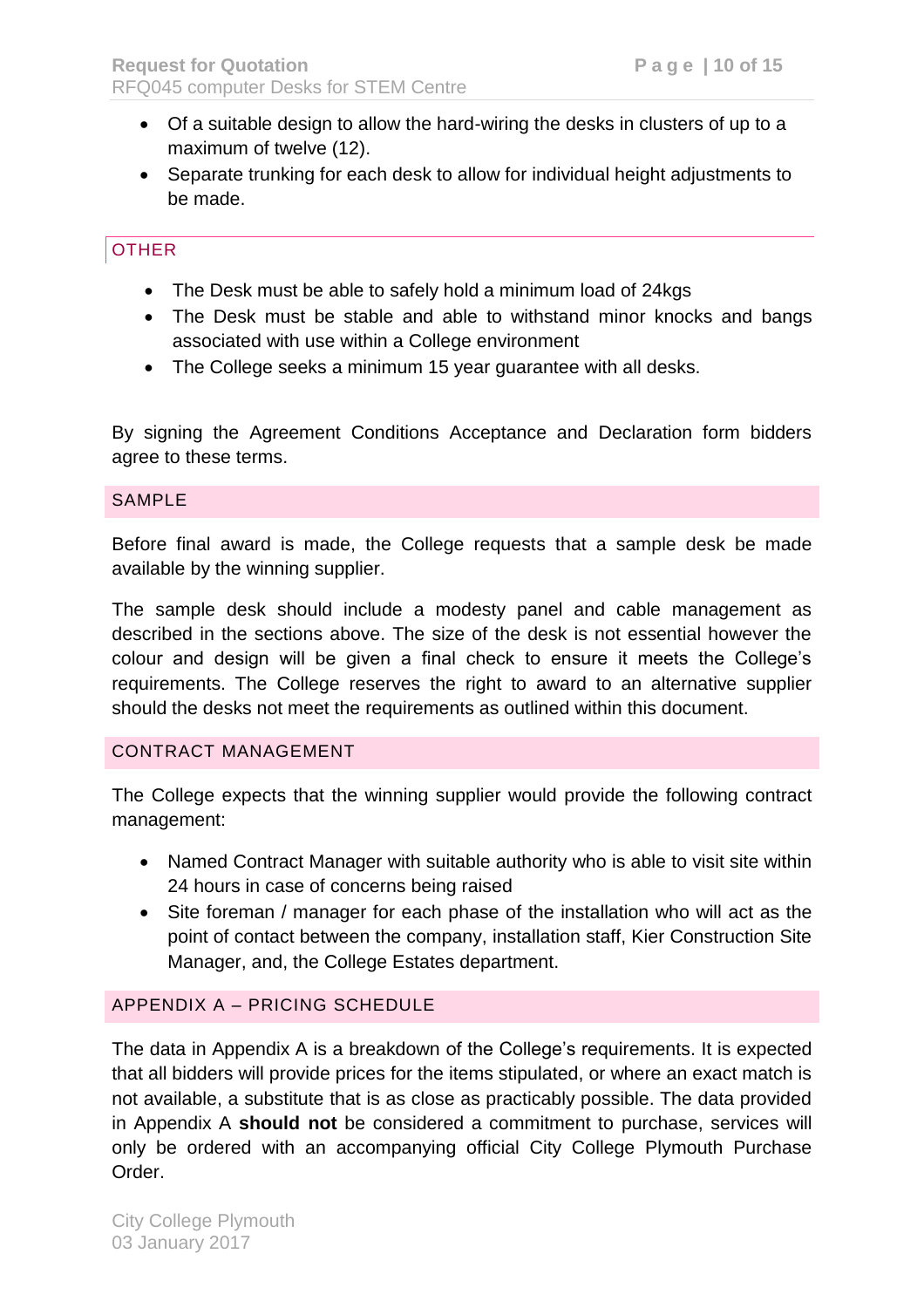#### <span id="page-10-0"></span>WRITTEN SUBMISSION

We also require a written document which details your company offer with particular interest to the following areas. This submitted document will be scored as per the table on page 12.

- Payment arrangements (invoice upon successful installation is preferred)
- Responsiveness, lead times, service.
- Assurances that the agreed timescales can be met
- Confirmation that the required personnel will be deployed
- Quality assurance of the Desks to be provided including guarantee
- Sustainability, the environment and social responsibility

### <span id="page-10-1"></span>**PRICING**

Bidders should provide their pricing for each of the key products in Appendix A, quoting where possible a range of price breaks. Pricing should also be provided for your full range of items.

Prices should be firm and valid for at least ninety [90] days from the date of submission.

## <span id="page-10-2"></span>**TERMS AND CONDITIONS**

The College's normal business terms are 1-2 months from the date of invoice. Payment will become due subject to the above upon the College's full acceptance of the goods/services. This Request for Quotation and any resulting purchase order will be subject to the College's General Terms and Conditions of Purchase of Goods/Services – see appendix B.

## <span id="page-10-3"></span>**VALIDITY**

Bidder's offers should be open and valid for acceptance for a period of no less than ninety [90] days from the date of submission.

### <span id="page-10-4"></span>**FREEDOM OF INFORMATION ACT 2000**

Under the Freedom of Information Act 2000 the College cannot guarantee that information provided by bidders during the course of this RFQ procedure or any resulting contract will be held a confidential. The College will not routinely release information to interested parties unless required to do so in order to meet our statutory obligations.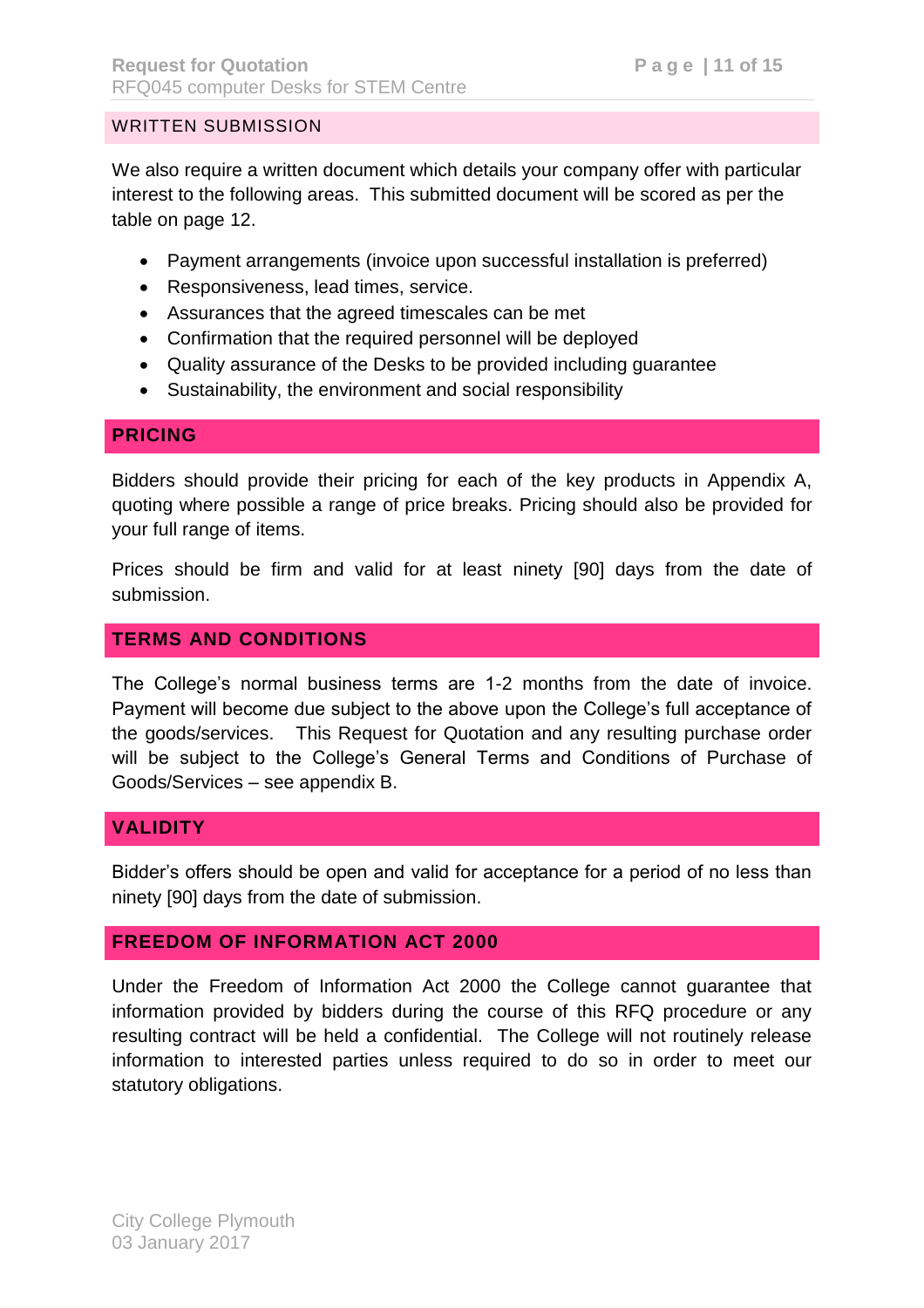## <span id="page-11-0"></span>**SELECTION CRITERIA**

The successful supplier will have provided the Most Economically Advantageous Tender (MEAT) to the college. It should be noted that the bidder with the lowest submitted prices will not necessarily be down-selected. All bidders will be notified via email of the results of the outcome no later than 90 days from the date of submission. The date of contract award will be provided within that email.

The marking criteria are below:

| <b>Category</b>                                                                      | <b>Weight</b> |  |  |  |
|--------------------------------------------------------------------------------------|---------------|--|--|--|
| Price                                                                                | 95%           |  |  |  |
| <b>Payment Arrangements</b>                                                          | 2%            |  |  |  |
| Sustainability, the Environment and Social Responsibility                            | 3%            |  |  |  |
| Pass / Fail Criteria                                                                 |               |  |  |  |
| Ability to meet desk design specification                                            | Pass/Fail     |  |  |  |
| Ability to meet agreed timescales                                                    | Pass/Fail     |  |  |  |
| Ability to meet staffing requirements including PPE and<br><b>CSCS</b> certification | Pass / Fail   |  |  |  |
| Able to offer 15 year guarantee at a minimum                                         | Pass / Fail   |  |  |  |
| Annual company turnover of at least £118,000                                         | Pass / Fail   |  |  |  |

Please see table below for more details on the scoring method.

### <span id="page-11-1"></span>AWARD PRICE

Lowest quote price divided by quote price multiplied by 100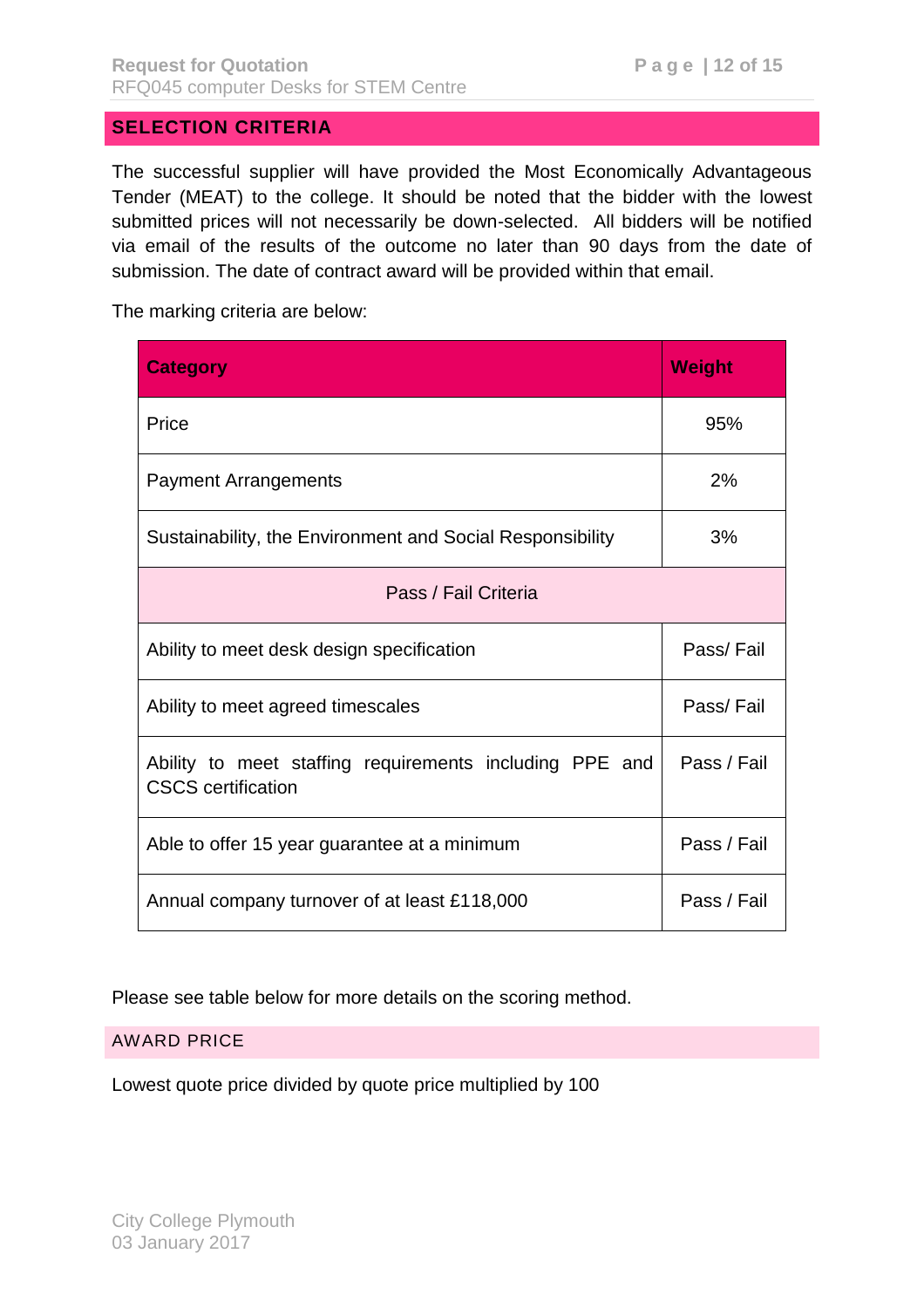### <span id="page-12-0"></span>WRITTEN SUBMISSION

| <b>Assessment</b>   | <b>Score</b>   | Interpretation                                                                                                                                                                                  |
|---------------------|----------------|-------------------------------------------------------------------------------------------------------------------------------------------------------------------------------------------------|
| <b>Excellent</b>    | 4              | Comprehensive response supported by examples<br>Description fully supported by details that demonstrate<br>the applicant's ability to provide the required services.                            |
| Good                | 3              | Broad response supported by relevant examples.<br>Description well supported by details that demonstrate the<br>applicant's ability to provide the required services.                           |
| <b>Satisfactory</b> | $\overline{2}$ | Reasonable response supported by some evidence.<br>adequately supported by<br><b>Description</b><br>details<br>that<br>demonstrate the applicant's ability to provide the required<br>services. |
| Poor                | 1              | Limited response not well supported by evidence.<br>Description inadequately supported by details<br>that<br>demonstrate the applicant's ability to provide the required<br>services.           |
| Unacceptable        | 0              | No response or insufficient information provided.                                                                                                                                               |

# <span id="page-12-1"></span>**ASSESSMENT OF QUOTATIONS**

Bidders must ensure that their quotation fully addresses all information requested within this RFQ document. Bidders must ensure that any quotation fully meets the specification required. The College reserves the right to discount any quotation which does not fully meet the specification.

The College reserves the right to seek clarification with bidders upon receipt of quotations.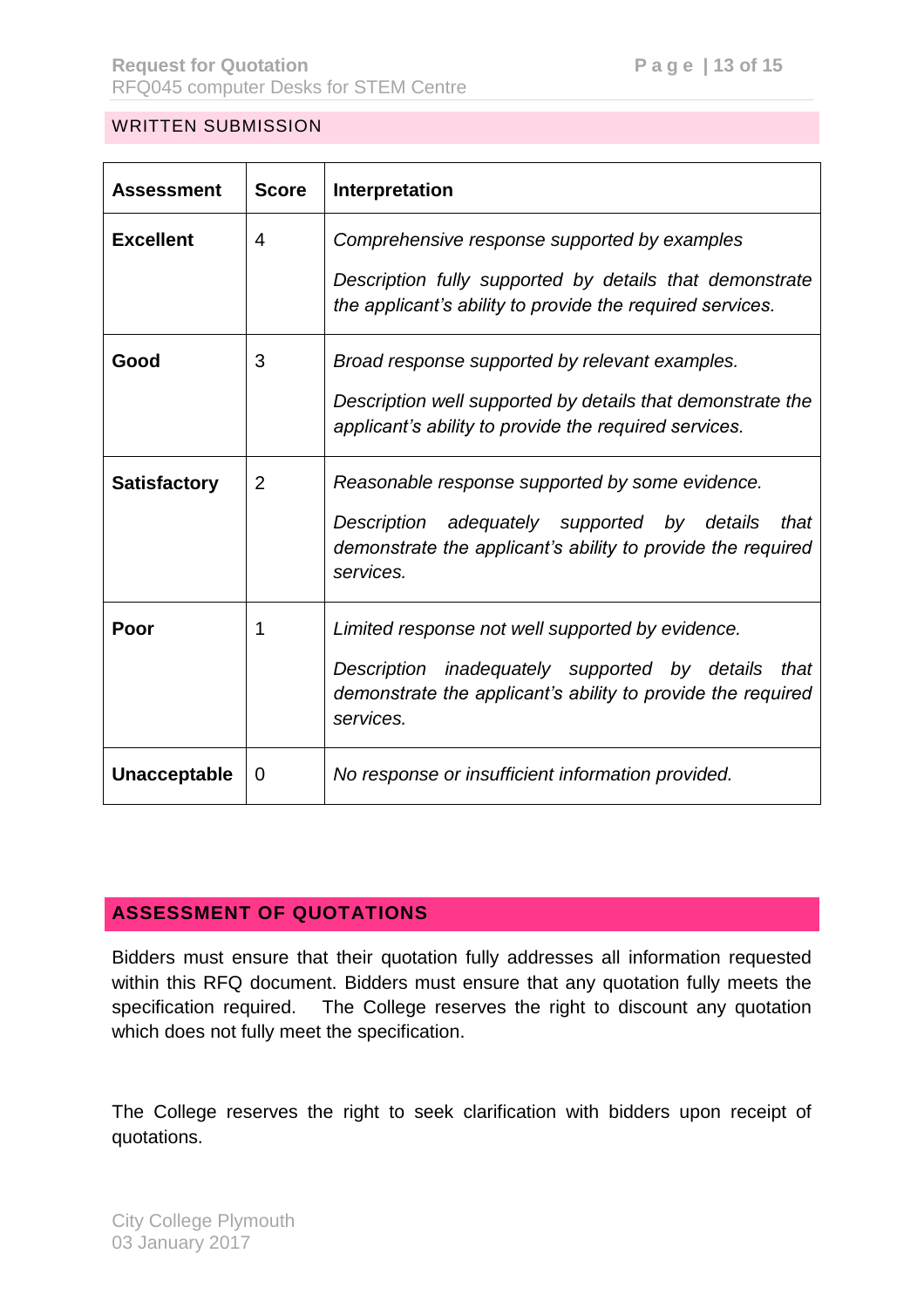# <span id="page-13-0"></span>**AGREEMENT CONDITIONS ACCEPTANCE AND DECLARATION**

Bidders are required to sign and return the attached Agreement Conditions Acceptance and Declaration.

## <span id="page-13-1"></span>**SUPPORTING DOCUMENTATION**

Appendix A: City College Plymouth Pricing Schedule

Appendix B: City College Plymouth Standard Terms & Conditions

Appendix C: City College Plymouth Suitability Assessment